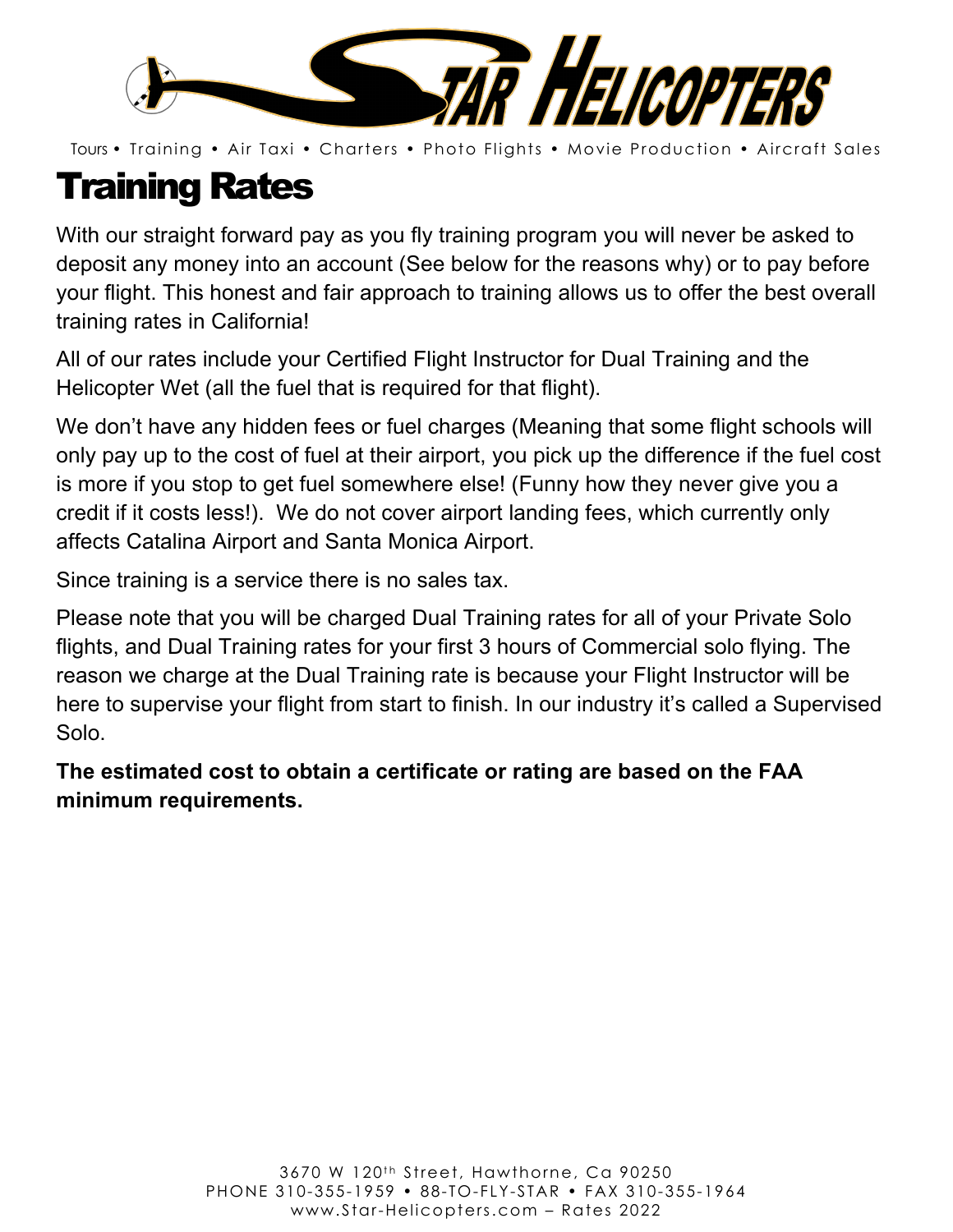

## Why we don't accept advanced money into so called Block Rate accounts!

You pay at our low training rates only after you have flown or had ground instruction and you only pay for the actual time spent flying or in ground instruction, again there are no hidden charges. There are several reasons why we do not accept money into block rate accounts. Just about everyone has a bank and that is their purpose to manage and protect your money. We are a flight school and our purpose is to teach you to fly!

Here are some real-world examples of why we don't have block rate accounts or accept advanced payments for our flight training.

I was involved with the largest helicopter training company in the US that went bankrupt, leaving myself and about 2100 other students, with a huge training bill for hours never flown, but long spent by the school.

I have trained two students who both lost several thousand dollars when their previous flight school went out of business and they lost all of their money in a block rate account. These were well established flight schools that had been in business for years.

We have trained other students who felt they were getting sub-standard training at another school and did not want to continue training there. They could not get their money out of their block rate accounts unless they were ready to forfeit from 20% all the way to 100% for some schools. They had two choices, loose a percentage of their money, or continue to get their sub-standard training until they had flown their accounts to zero.

Our words of advice – Never give any flight school 100% of your money for training up front. Only deposit with them what you are willing to lose should something happen to the school.

California has recently passed a law AB-48 to try and protect student's money from the above scenarios.

### Full text of Assembly Bill 48 (AB-48) as signed

### California Private Post-Secondary Education Act of 2009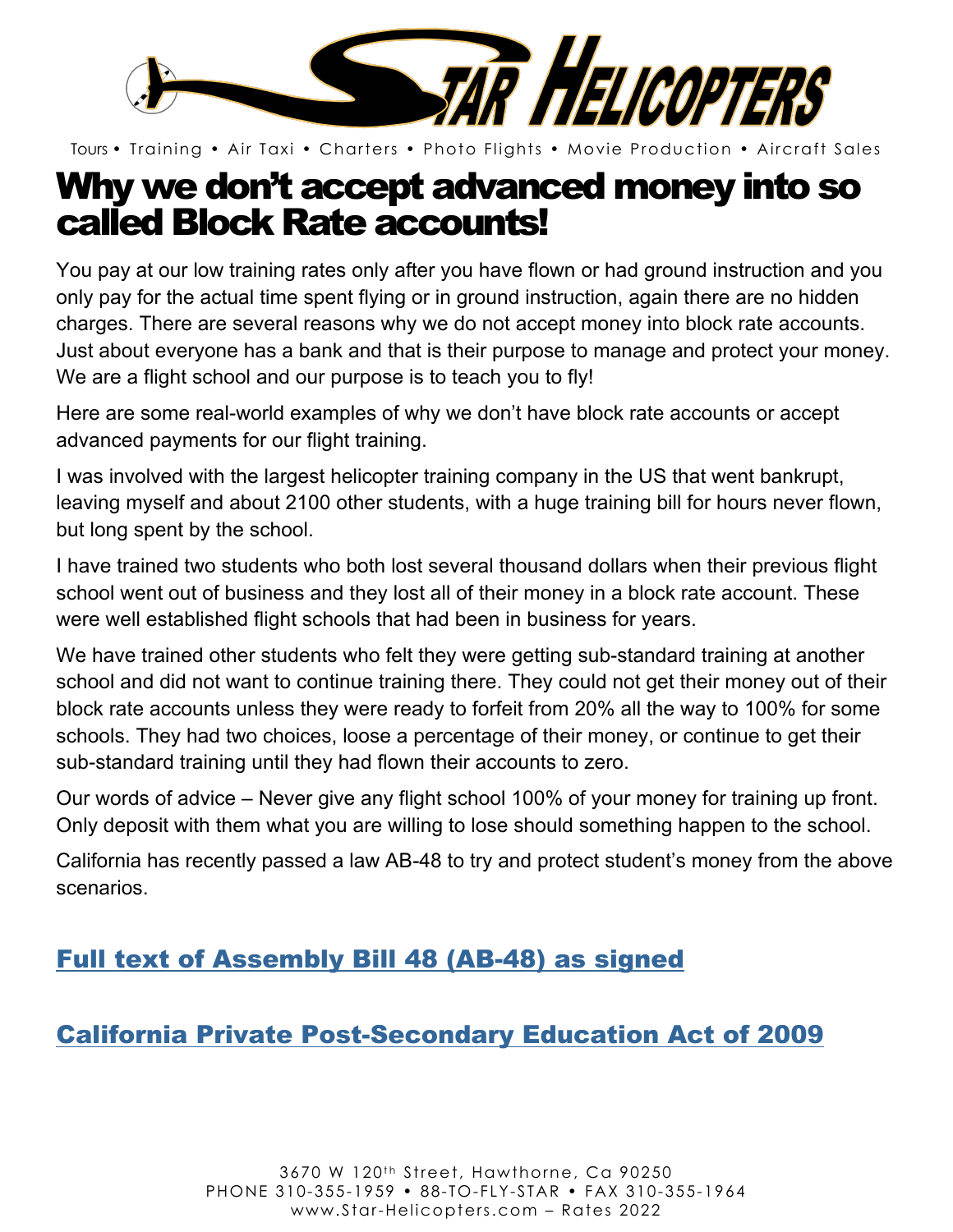

# Flight Rates

#### **Robinson R22**

| Standard Discounted Rate    | $\parallel$ Hourly Rate – Wet (1) |
|-----------------------------|-----------------------------------|
| Dual Training               | $\frac{1}{3}325$                  |
| Dual IFR Training           | 1\$350                            |
| Solo R22-Private-Supervised | \$325                             |
| Solo R22-Commercial         | <b>S</b> 325                      |
| R22 Rental                  | $ $ \$350                         |

#### **Robinson R44**

| Standard Discounted Rate                                    | Hourly Rate – Wet $(1)$ |
|-------------------------------------------------------------|-------------------------|
| Dual Training                                               | $\frac{1}{2}$ 5700      |
| Dual IFR Training                                           | $\frac{1}{2}$ 50        |
| Solo R44-Private-Supervised                                 | \$700                   |
| Solo R44-Commercial                                         | $\frac{1}{2}$ 5700      |
| R44 Rental (Star Helicopters Safety Pilot Required)   \$700 |                         |

#### **Bell 206B3**

| <b>Standard Discounted Rate</b>                               | $\parallel$ Hourly Rate – Wet (1) |
|---------------------------------------------------------------|-----------------------------------|
| Dual Training                                                 | $\frac{1}{3}1200$                 |
| Bell Rental (Star Helicopters Safety Pilot Required)   \$1200 |                                   |

#### **Private Helicopter Owners Training Rate**

Exclusive offer for Helicopter owners! You provide your helicopter, insurance and pay for the fuel and we will provide our CFI for your personalized flight training in the Los Angeles area.

| <b>Standard Discounted Rate</b>                               | Hourly Rate      |
|---------------------------------------------------------------|------------------|
| Dual Training                                                 | $\frac{1}{3}180$ |
| Bell Rental (Star Helicopters Safety Pilot Required)   \$1200 |                  |

(1) Wet - Includes all required fuel for the flight.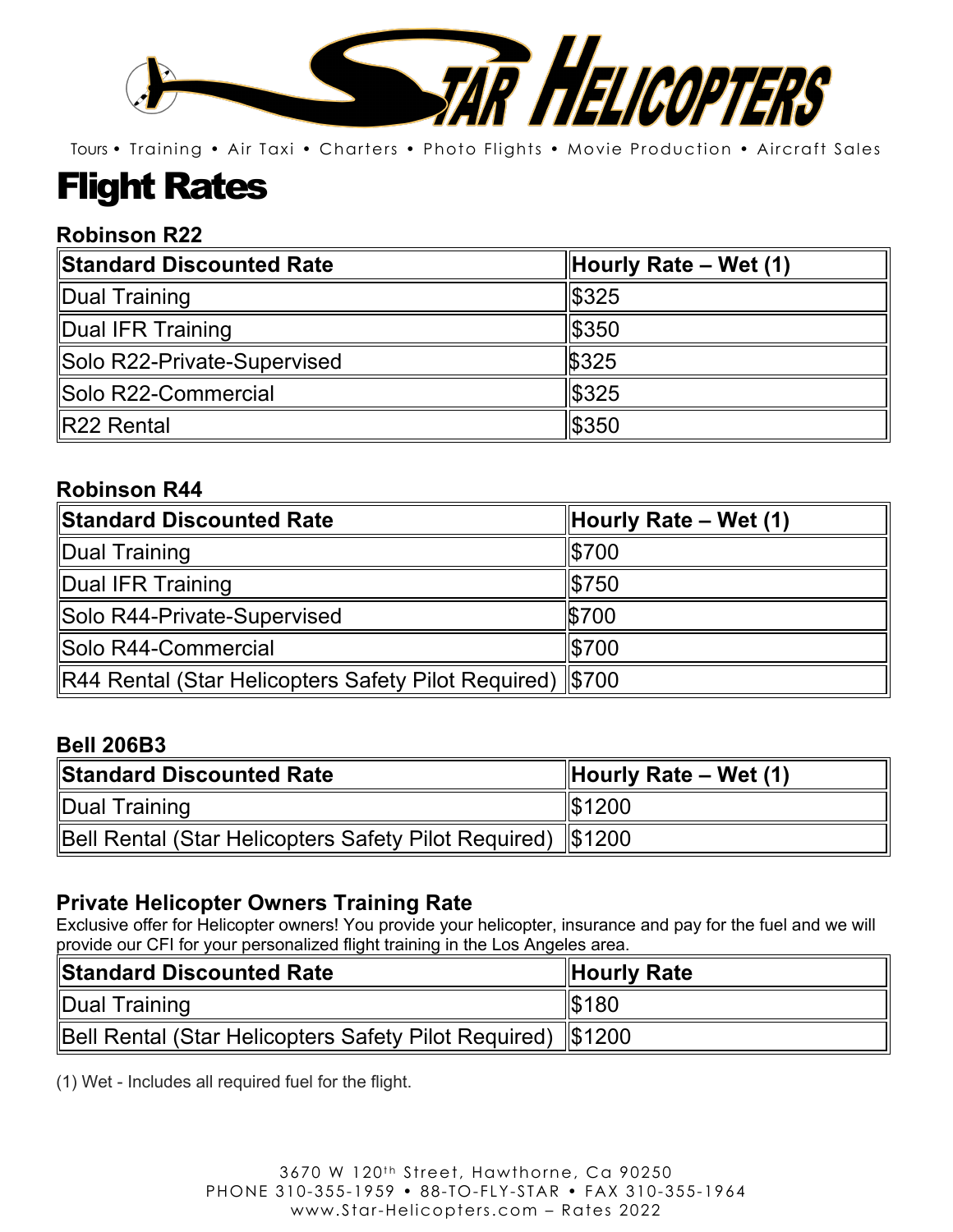

# Ground Rates

| <b>Standard Discounted Rate</b> | Hourly Rate  |
|---------------------------------|--------------|
| Ground Private                  | \$75         |
| Ground Instrument               | \$75         |
| Ground Commercial               | \$75         |
| Ground CFI                      | \$75         |
| Ground CFII                     | $\sqrt{575}$ |
|                                 |              |
| $\ $ R44 Transition             | \$75         |
| Turbine Transition              | \$100        |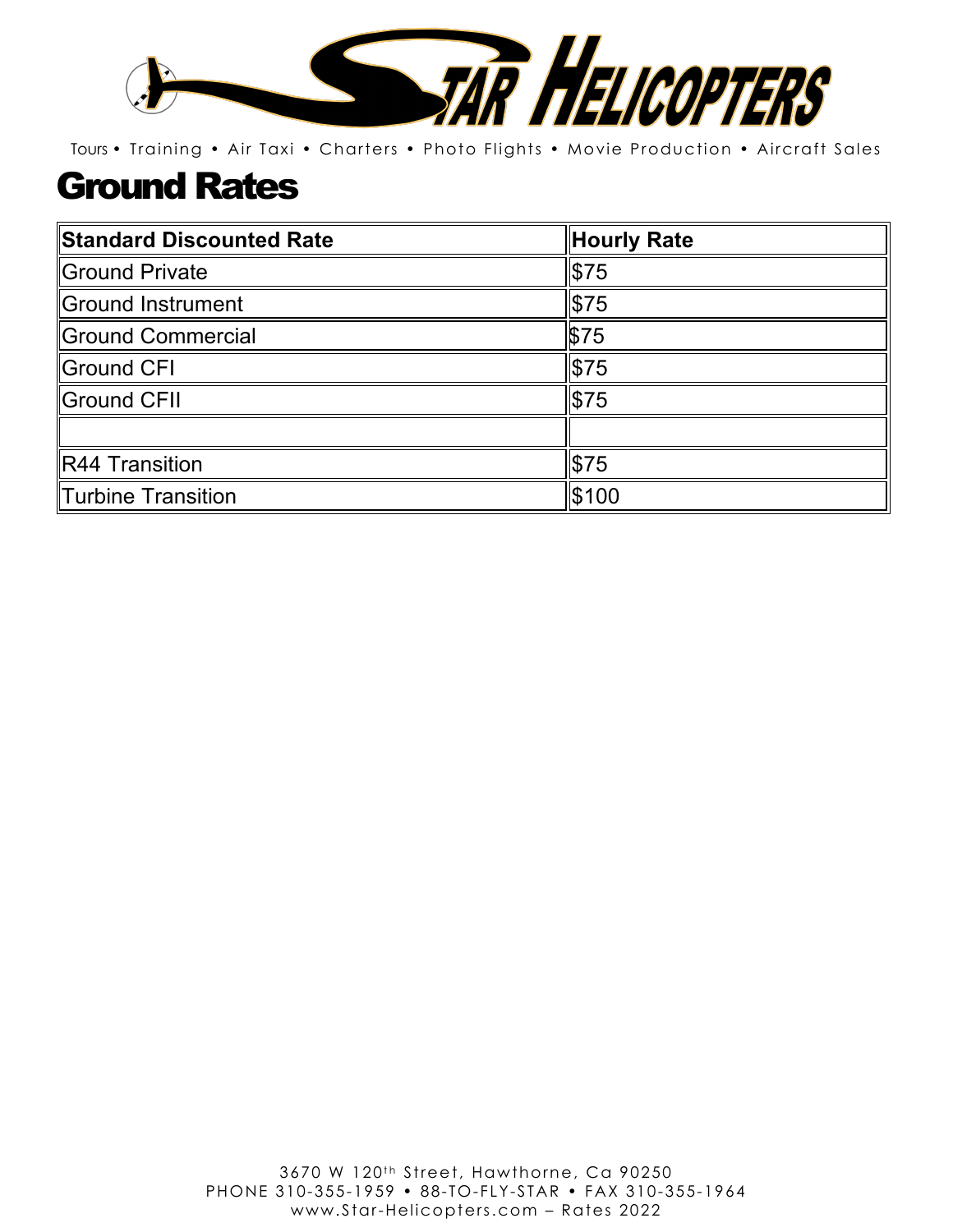

## Insurance Rates

Pilots who have not flown within 90 days must take a 1hr check flight with a Star Helicopters Pilot prior to any Solo or Rental flights.

| <b>IR22 Solo Insurance Private Pilot.</b>    | II\$500 |
|----------------------------------------------|---------|
| <b>IR22 Solo Insurance Commercial Pilot.</b> | IS500   |

#### **RESTRICITION AND LIMITATIONS**

Valid for 1 year or FAA Certificate completion, whichever comes 1<sup>st</sup>. Non-refundable.

Solo flights for certificate or ratings are limited to the Star Helicopters Training Syllabus Solo requirements and the FAA minimum Solo requirements for the certificate.

May not carry Passengers.

| R44 Solo Insurance Private Pilot | $\frac{1}{3}1000$ |
|----------------------------------|-------------------|
|                                  |                   |

R44 Solo Insurance Commercial Pilot. **\$1000** 

#### **RESTRICITION AND LIMITATIONS**

Valid for 1 year or FAA Certificate completion, whichever comes  $1<sup>st</sup>$ . Non-refundable.

Solo flights for certificate or ratings are limited to the Star Helicopters Training Syllabus Solo requirements and the FAA minimum Solo requirements for the certificate.

May not carry Passengers.

R22 Rental Insurance  $\parallel$ \$1000

R44 Rental Insurance (WE DO NOT RENT R44's, A SAFETY PILOT IS REQUIRED)

#### **RESTRICITION AND LIMITATIONS**

Valid for 1 year. Non-refundable.

Private Pilot Rotorcraft certificate required to rent an R22.

May not rent the helicopter until Pilot has completed 3-10 additional hours of flight training with the instructor to include LAX transitions and the instructor has given authorization to rent the helicopter.

May not carry passengers until the Pilot has completed the Robinson Factory Safety course.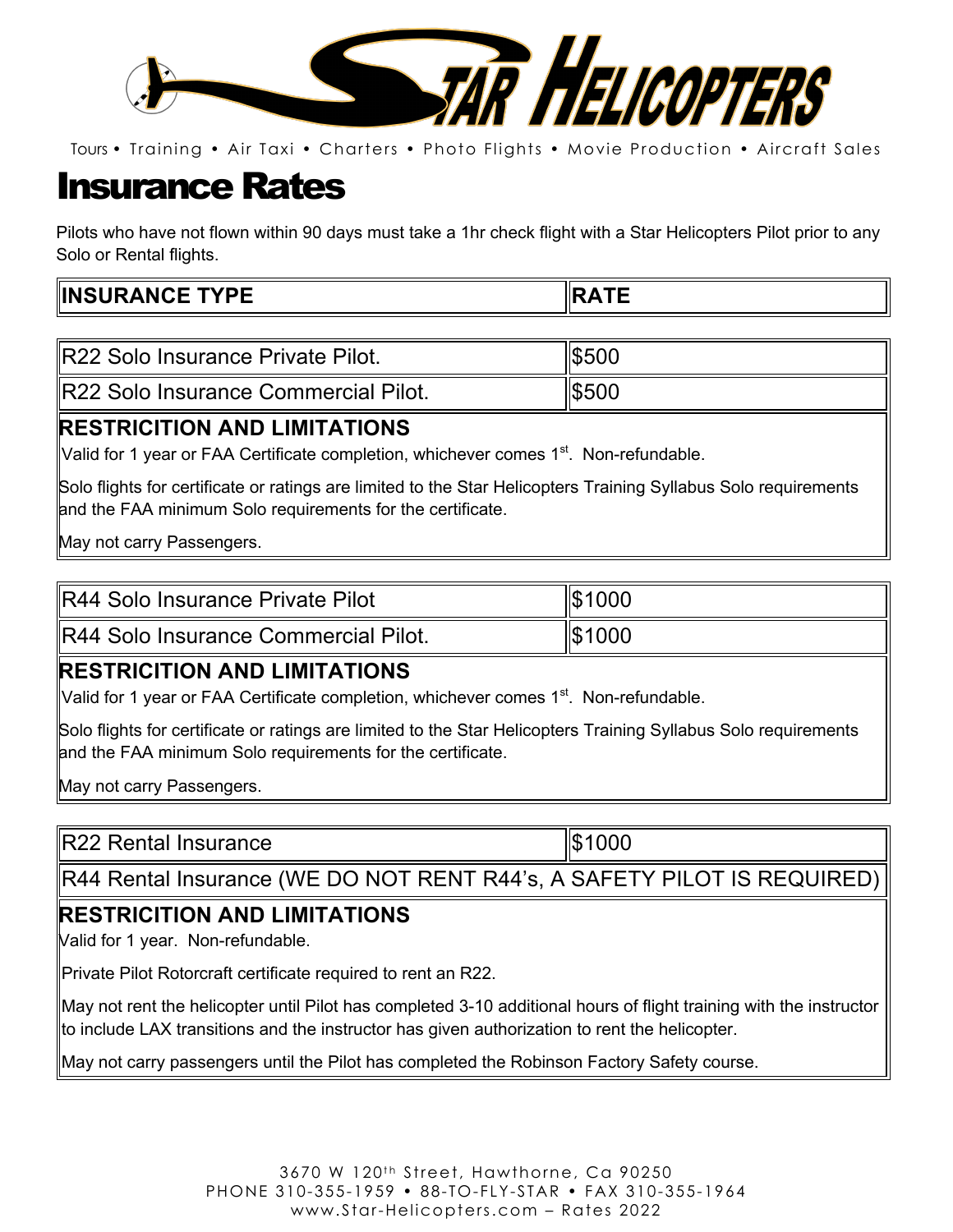

### ESTIMATED COST TO OBTAIN A CERTIFICATE OR RATING

These cost estimates are based on the FAA Minimum Requirements.

# PRIVATE PILOT – R22

Rotorcraft Category Rating - Helicopter Class Rating

# Private Pilot Certificate (Part 61) – R22 Beta II

| Requirement/Item                                  | <b>Cost/Hourly Rate</b> | <b>Total</b> |
|---------------------------------------------------|-------------------------|--------------|
| 40 Hours Flight Training                          | \$350.00                | \$14,000.00  |
| 20 Hours Ground Training                          | \$75.00                 | \$1,500.00   |
| <b>Private Pilot Training Materials</b>           | \$350.00                | \$350.00     |
| 2nd Class Medical and Student Pilot Certificate   | \$200.00                | \$200.00     |
| <b>Written Exam</b>                               | \$175.00                | \$175.00     |
| <b>FAA Checkride</b>                              | \$700.00                | \$700.00     |
| Solo Insurance (per year)                         | \$500.00                | \$500.00     |
| Headset (Depending on headset model \$300-\$1000) |                         |              |
| *Subject to change based on current rates         | <b>Total</b>            | \$17,425.00  |

Estimated cost to obtain each Certificate or Rating is based on the FAA Minimum Requirements.

## Private Pilot Certificate (Part 141) – R22 Beta II

| <b>Requirement/Item</b>                           | <b>Cost/Hourly Rate</b> | <b>Total</b> |
|---------------------------------------------------|-------------------------|--------------|
| 35 Hours Flight Training                          | \$350.00                | \$12,250.00  |
| 20 Hours Ground Training                          | \$75.00                 | \$1,500.00   |
| <b>Private Pilot Training Materials</b>           | \$350.00                | \$350.00     |
| 2nd Class Medical and Student Pilot Certificate   | \$200.00                | \$200.00     |
| <b>Written Exam</b>                               | \$175.00                | \$17500      |
| <b>FAA Checkride</b>                              | \$700.00                | \$700.00     |
| Solo Insurance (per year)                         | \$500.00                | \$500.00     |
| Headset (Depending on headset model \$300-\$1000) |                         |              |
| *Subject to change based on current rates         | <b>Total</b>            | \$15,675.00  |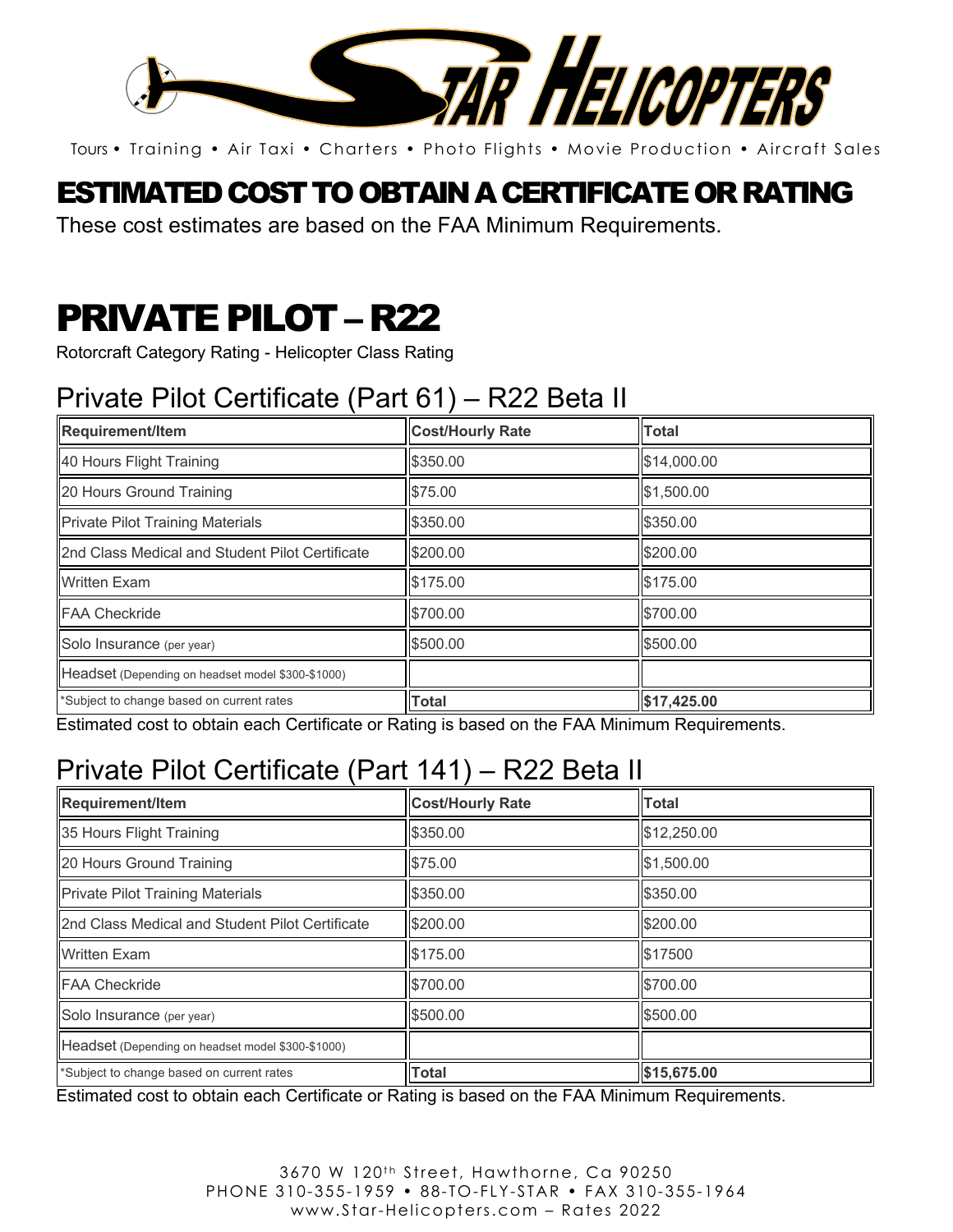

# PRIVATE PILOT – R44

Rotorcraft Category Rating - Helicopter Class Rating

### Private Pilot Certificate (Part 61) – R44 Raven I

| <b>Requirement/Item</b>                           | <b>Cost/Hourly Rate</b> | <b>Total</b> |
|---------------------------------------------------|-------------------------|--------------|
| 40 Hours Flight Training                          | \$700.00                | \$28,000.00  |
| 20 Hours Ground Training                          | \$75.00                 | \$1,500.00   |
| <b>Private Pilot Training Materials</b>           | \$350.00                | \$350.00     |
| 2nd Class Medical and Student Pilot Certificate   | \$200.00                | \$200.00     |
| <b>Written Exam</b>                               | \$175.00                | \$175.00     |
| <b>FAA Checkride</b>                              | \$700.00                | \$700.00     |
| Solo Insurance (per year)                         | \$1,000.00              | \$1,000.00   |
| Headset (Depending on headset model \$300-\$1000) |                         |              |
| *Subject to change based on current rates         | <b>Total</b>            | \$31,925.00  |

Estimated cost to obtain each Certificate or Rating is based on the FAA Minimum Requirements.

### Private Pilot Certificate (Part 141) – R44 Raven I

| <b>Requirement/Item</b>                           | <b>Cost/Hourly Rate</b> | <b>Total</b> |
|---------------------------------------------------|-------------------------|--------------|
| 35 Hours Flight Training                          | \$700.00                | \$24,500.00  |
| 20 Hours Ground Training                          | \$75.00                 | \$1,500.00   |
| <b>Private Pilot Training Materials</b>           | \$350.00                | \$350.00     |
| 2nd Class Medical and Student Pilot Certificate   | \$200.00                | \$200.00     |
| <b>Written Exam</b>                               | \$150.00                | \$150.00     |
| <b>IFAA Checkride</b>                             | \$700.00                | \$700.00     |
| Solo Insurance (per year)                         | \$1,000.00              | \$1,000.00   |
| Headset (Depending on headset model \$300-\$1000) |                         |              |
| *Subject to change based on current rates         | <b>Total</b>            | \$28,425.00  |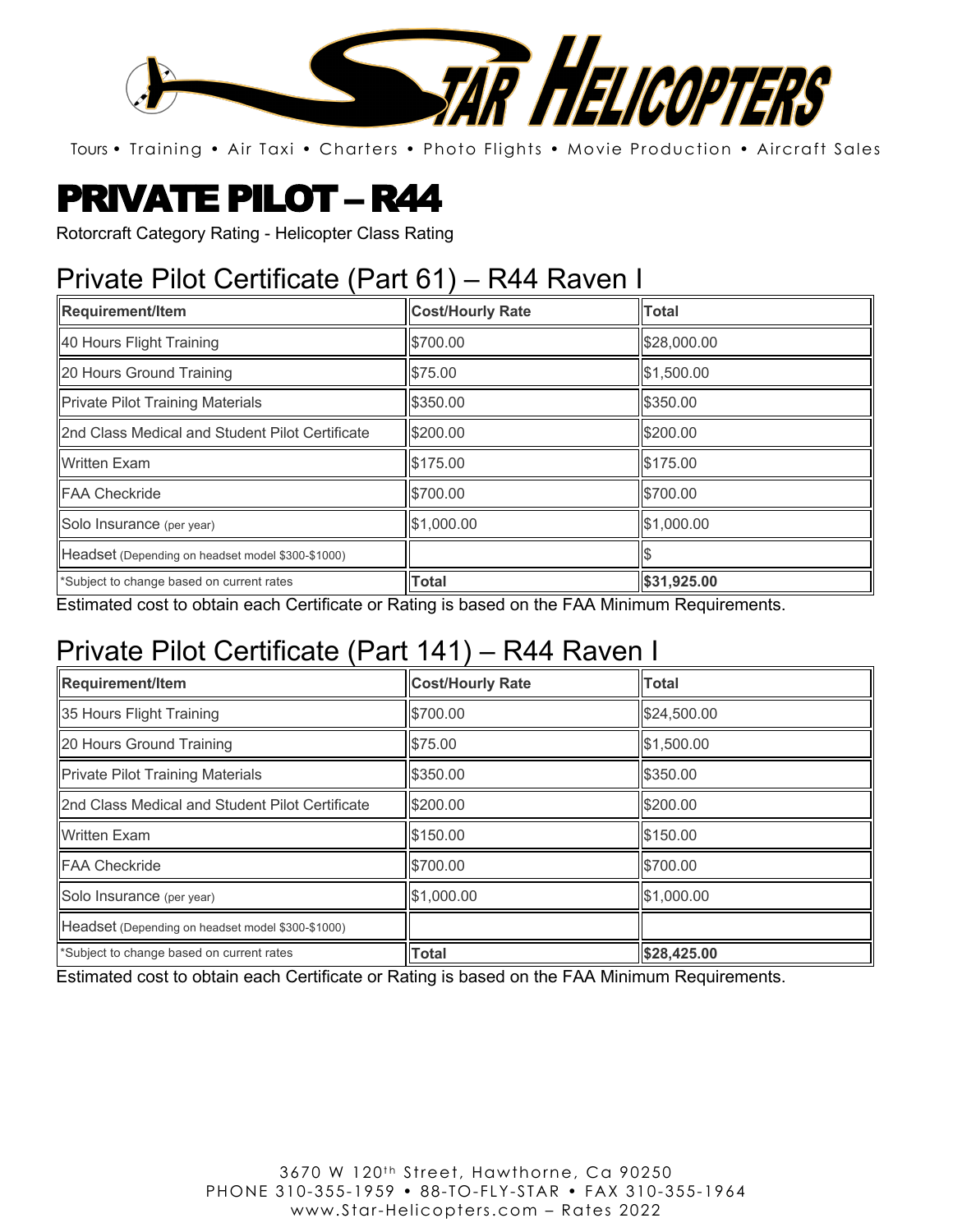

# PRIVATE PILOT – Add-On

Rotorcraft Category Rating - Helicopter Class Rating

## Private Pilot Certificate (Part 61) - Add-On – R22 Beta II

Assumes you have a valid medical certificate and a headset (you will need a helicopter adapter if it is for fixed wing)

| Requirement/Item                          | <b>Cost/Hourly Rate</b> | <b>Total</b> |
|-------------------------------------------|-------------------------|--------------|
| 30 Hours Flight Training                  | \$350.00                | \$10,500.00  |
| 15 Hours Ground Training                  | \$7500                  | \$1,125.00   |
| <b>Private Pilot Training Materials</b>   | \$350.00                | \$350.00     |
| <b>FAA Checkride</b>                      | \$700.00                | \$700.00     |
| Solo Insurance (per year)                 | \$500.00                | \$500.00     |
| *Subject to change based on current rates | Total                   | \$13,175.00  |

Estimated cost to obtain each Certificate or Rating is based on the FAA Minimum Requirements.

### Private Pilot Certificate (Part 61) - Add-On – R44 Raven I

Assumes you have a valid medical certificate and a headset (you will need a helicopter adapter if it is for fixed wing)

| Requirement/Item                          | <b>Cost/Hourly Rate</b> | <b>Total</b> |
|-------------------------------------------|-------------------------|--------------|
| 30 Hours Flight Training                  | \$700.00                | \$21,000.00  |
| 15 Hours Ground Training                  | \$75.00                 | \$1,125.00   |
| <b>Private Pilot Training Materials</b>   | \$350.00                | \$350.00     |
| <b>FAA Checkride</b>                      | \$700.00                | \$700.00     |
| Solo Insurance (per year)                 | \$1,000.00              | \$1,000.00   |
| *Subject to change based on current rates | <b>Total</b>            | \$24,175.00  |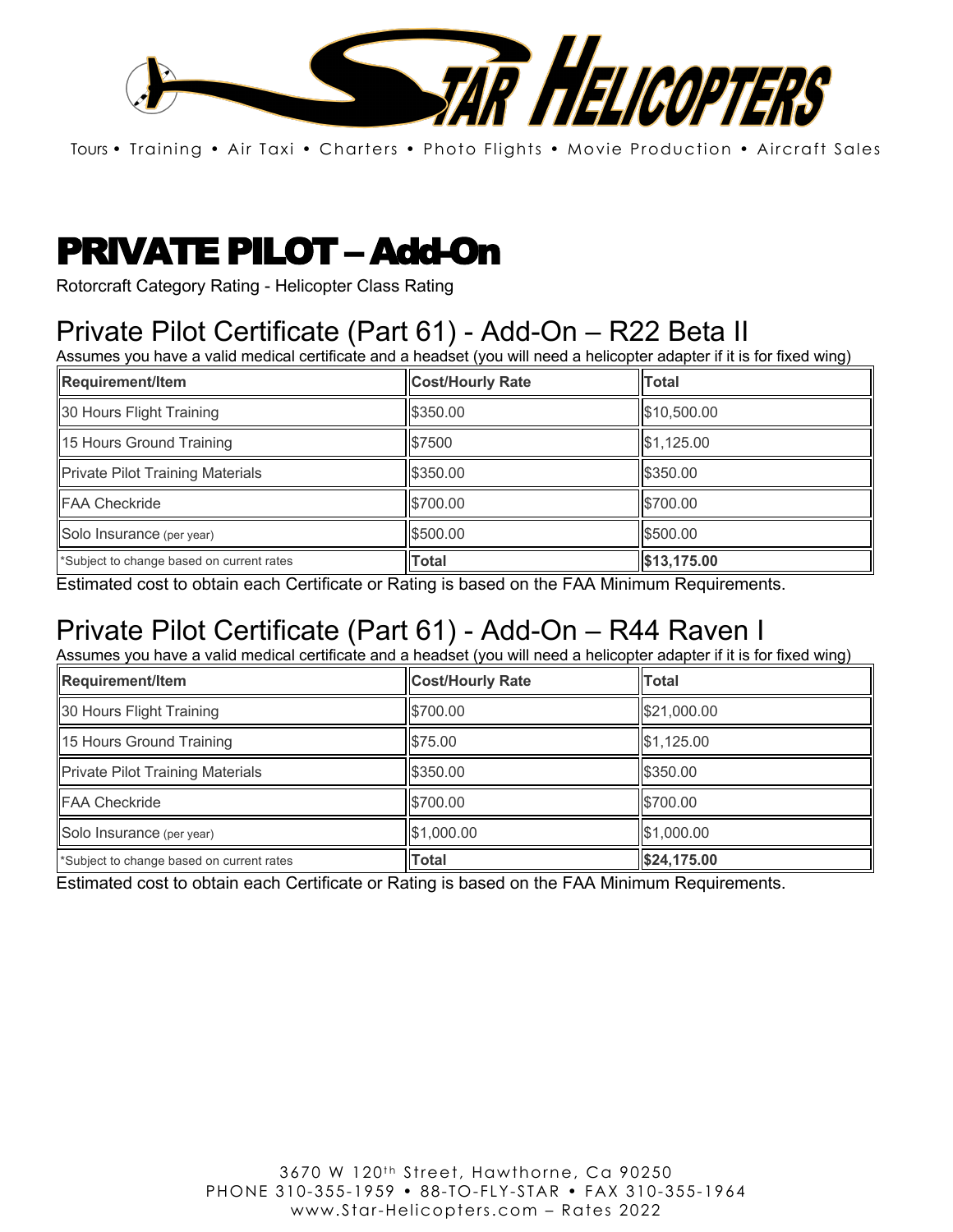

# COMMERCIAL PILOT – R22

Rotorcraft Category Rating - Helicopter Class Rating

### Commercial Pilot Certificate (Part 61) – Robinson R22 Beta II

| <b>Requirement/Item</b>                    | <b>Cost/Hourly Rate</b> | Total       |
|--------------------------------------------|-------------------------|-------------|
| 90 Hours Dual Flight Training              | \$350.00                | \$31,500.00 |
| 5 Hours Dual Instrument Training (R22)     | \$375.00                | \$1,875.00  |
| 37 PIC Solo Hours Training                 | \$350.00                | \$12,950.00 |
| 5 Hours Night Supervised Solo              | \$350.00                | \$1,750.00  |
| 3 Hours Day Supervised Solo                | \$350.00                | \$1.050.00  |
| 20 Hours Ground Instruction                | \$75.00                 | \$1,500.00  |
| <b>Commercial Pilot Training Materials</b> | \$150.00                | \$150.00    |
| <b>Written Exam</b>                        | \$175.00                | \$175.00    |
| <b>FAA Checkride</b>                       | \$700.00                | \$700.00    |
| Solo Insurance (per year)                  | \$500.00                | \$500.00    |
| *Subject to change based on current rates  | <b>Total</b>            | \$52,150.00 |

Estimated cost to obtain each Certificate or Rating is based on the FAA Minimum Requirements.

### Commercial Pilot Certificate (Part 141) – Robinson R22 Beta II

| Requirement/Item                           | <b>Cost/Hourly Rate</b> | <b>Total</b> |
|--------------------------------------------|-------------------------|--------------|
| 60 Hours Dual Flight Training              | \$350.00                | \$21,000.00  |
| 5 Hours Dual Instrument Training (R22)     | \$375.00                | \$1,875.00   |
| 37 PIC Solo Hours Training                 | \$350.00                | \$12,950.00  |
| 5 Hours Night Supervised Solo              | \$350.00                | \$1,750.00   |
| 3 Hours Day Supervised Solo                | \$350.00                | \$1,050.00   |
| 20 Hours Ground Instruction                | \$75.00                 | \$1,500.00   |
| <b>Commercial Pilot Training Materials</b> | \$150.00                | \$150.00     |
| <b>Written Exam</b>                        | \$175.00                | \$175.00     |
| <b>FAA Checkride</b>                       | \$700.00                | \$700.00     |
| Solo Insurance (per year)                  | \$500.00                | \$500.00     |
| *Subject to change based on current rates  | <b>Total</b>            | \$41,625.00  |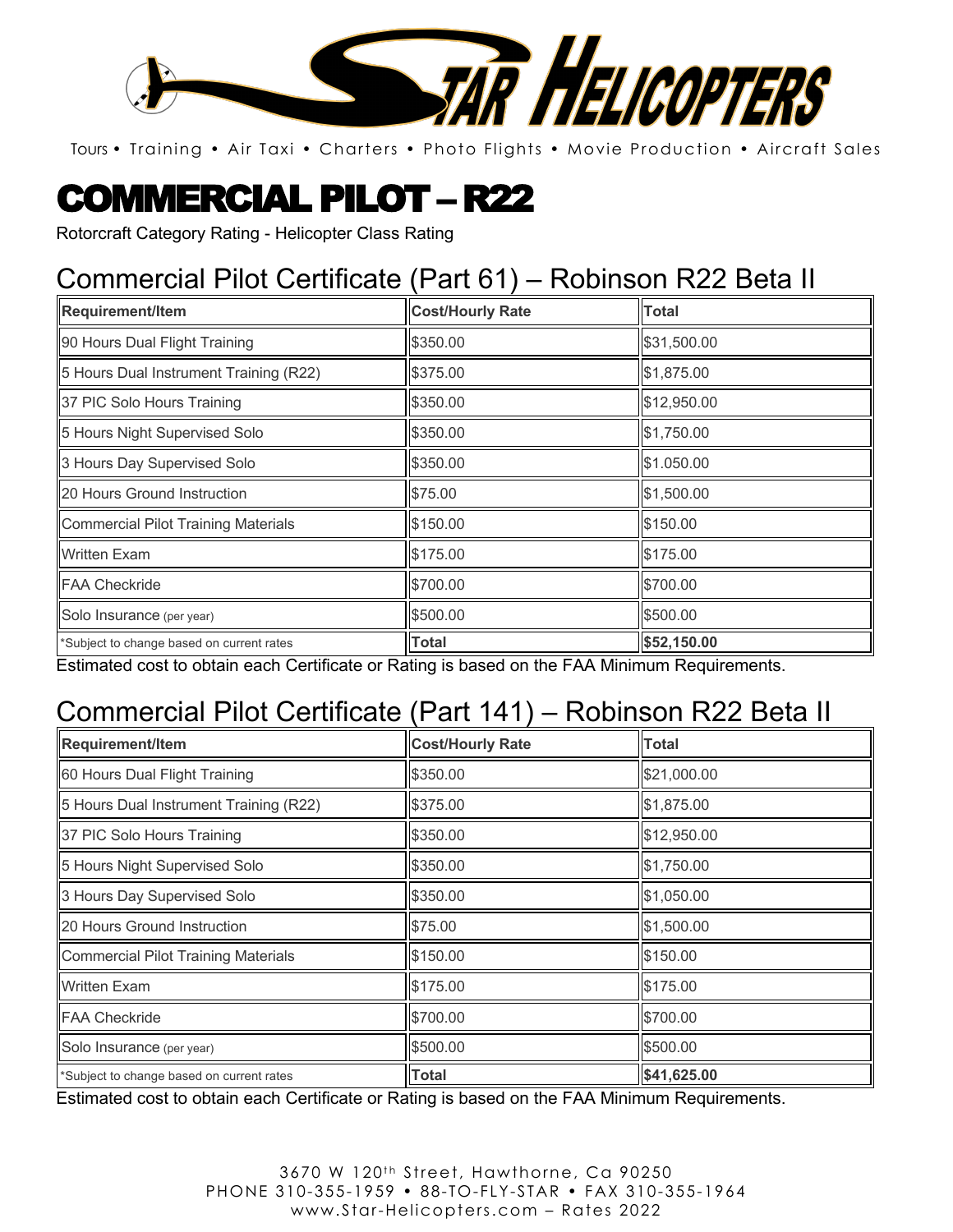

# COMMERCIAL PILOT – Add-On

Rotorcraft Category Rating - Helicopter Class Rating

#### Commercial Pilot Certificate - Add on – Robinson R22 Beta II

| Requirement/Item                          | <b>Cost/Hourly Rate</b> | <b>Total</b> |
|-------------------------------------------|-------------------------|--------------|
| 20 Hours Dual Flight Training             | \$350.00                | \$7,000.00   |
| 22 PIC Solo Hours Training                | \$350.00                | \$7,700.00   |
| 5 Hours Night Supervised Solo             | \$350.00                | \$1,750.00   |
| 3 Hours Day Supervised Solo               | \$350.00                | \$1,050.00   |
| 20 Hours Ground Training                  | \$75.00                 | \$1,500.00   |
| Commercial Pilot Training Materials       | \$150.00                | \$150.00     |
| FAA Checkride                             | \$700.00                | \$700.00     |
| Solo Insurance (per year)                 | \$500.00                | \$500.00     |
| *Subject to change based on current rates | <b>Total</b>            | \$20,350.00  |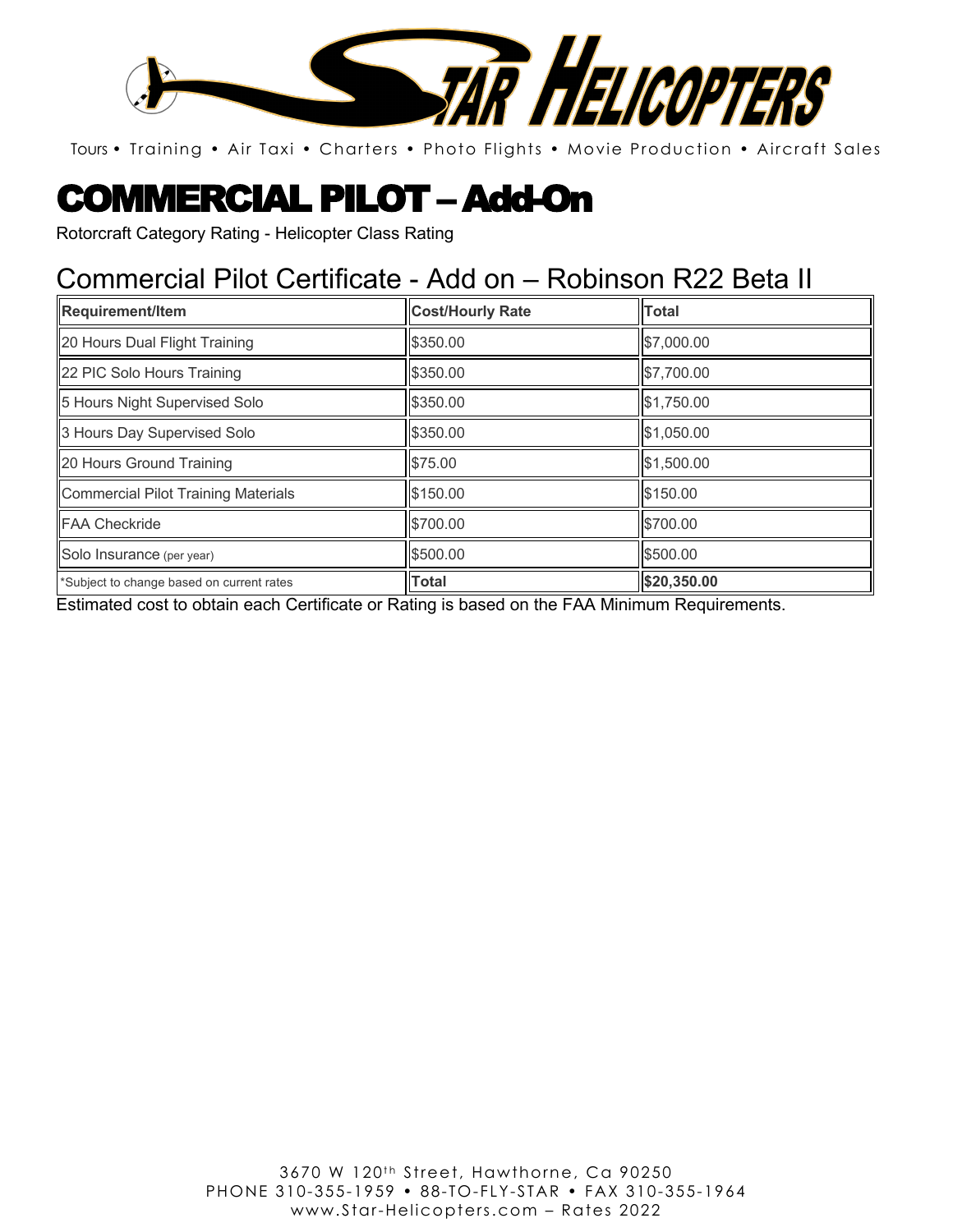

# COMMERCIAL PILOT – R44

Rotorcraft Category Rating - Helicopter Class Rating

### Commercial Pilot Certificate – Robinson R44 Raven I

| Requirement/Item                          | <b>Cost/Hourly Rate</b> | Total       |
|-------------------------------------------|-------------------------|-------------|
| 60 Hours Dual Flight Training             | \$700.00                | \$42,000.00 |
| 5 Hours Dual Instrument Training          | \$700.00                | \$3,500.00  |
| 37 PIC Solo Hours Training                | \$700.00                | \$25,900.00 |
| 5 Hours Night Supervised Solo             | \$700.00                | \$3,500.00  |
| 3 Hours Day Supervised Solo               | \$700.00                | \$2,100.00  |
| 20 Hours Ground Instruction               | \$75.00                 | \$1,500.00  |
| Commercial Pilot Training Materials       | \$150.00                | \$150.00    |
| <b>Written Exam</b>                       | \$175.00                | \$175.00    |
| <b>IFAA Checkride</b>                     | \$700.00                | \$700.00    |
| Solo Insurance (per year)                 | \$1000.00               | \$1000.00   |
| *Subject to change based on current rates | Total                   | \$80,475.00 |

Estimated cost to obtain each Certificate or Rating is based on the FAA Minimum Requirements.

### Commercial Pilot Certificate - Add on – Robinson R44 Raven I

| Requirement/Item                           | <b>Cost/Hourly Rate</b> | <b>Total</b> |
|--------------------------------------------|-------------------------|--------------|
| 20 Hours Dual Flight Training              | \$700.00                | \$14,000.00  |
| 22 PIC Solo Hours Training                 | \$700.00                | \$15,400.00  |
| 5 Hours Night Supervised Solo              | \$700.00                | \$3,500.00   |
| 3 Hours Day Supervised Solo                | \$700.00                | \$2,100.00   |
| 20 Hours Ground Training                   | \$75.00                 | \$1,500.00   |
| <b>Commercial Pilot Training Materials</b> | \$150.00                | \$150.00     |
| <b>FAA Checkride</b>                       | \$700.00                | \$700.00     |
| Solo Insurance (per year)                  | \$1000.00               | \$1000.00    |
| *Subject to change based on current rates  | <b>Total</b>            | \$38,350.00  |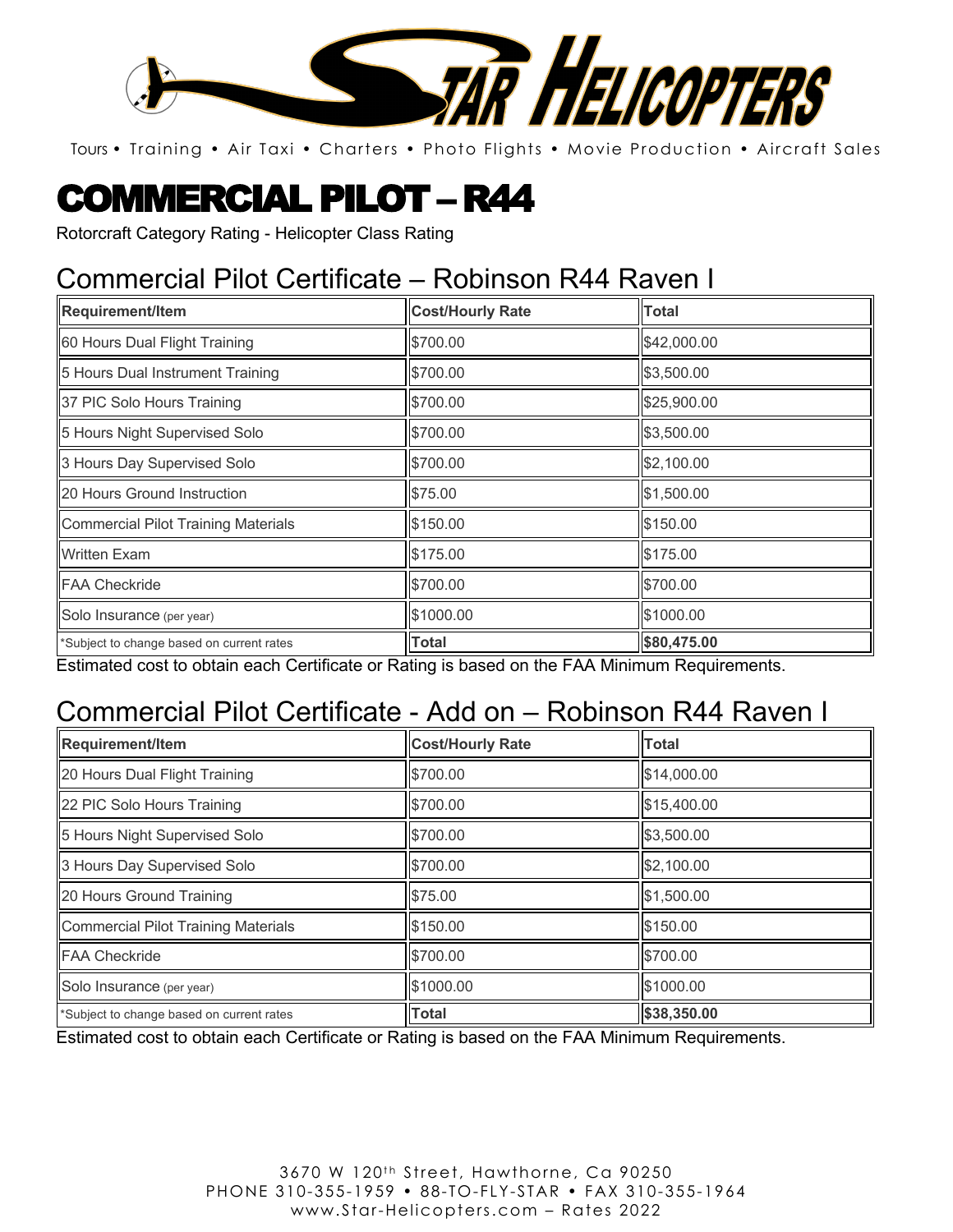

## COMMERCIAL PILOT w INSTRUMENT RATING

2022 - Rotorcraft Category Rating - Helicopter Class Rating

### Commercial Pilot Certificate – Robinson R22

| Requirement/Item                             | <b>Cost/Hourly Rate</b> | <b>Total</b> |
|----------------------------------------------|-------------------------|--------------|
| 30 Hours Dual Flight Training                | \$350.00                | \$10,500.00  |
| 40 Hours Dual Instrument Training (R22)      | \$375.00                | \$15,000.00  |
| 32 PIC Solo Hours Training                   | \$350.00                | \$11,200.00  |
| 5 Hours Night Supervised Solo                | \$350.00                | \$1,750.00   |
| 3 Hours Day Supervised Solo                  | \$350.00                | \$1,050.00   |
| <b>150 Hours Ground Instruction</b>          | \$75.00                 | \$3,750.00   |
| Training Materials (Comm \$100 - Inst \$150) | \$250.00                | \$250.00     |
| Written Exam (2=Commercial & Instrument)     | \$175.00                | \$350.00     |
| FAA Checkride (2=Commercial & Instrument)    | \$700.00                | \$1400.00    |
| Solo Insurance (per year)                    | \$500.00                | \$500.00     |
| *Subject to change based on current rates    | <b>Total</b>            | \$45,750.00  |

Estimated cost to obtain each Certificate or Rating is based on the FAA Minimum Requirements.

### Commercial Pilot Certificate – Robinson R44 Raven I

| Requirement/Item                             | <b>Cost/Hourly Rate</b> | <b>Total</b> |
|----------------------------------------------|-------------------------|--------------|
| 30 Hours Dual Flight Training                | \$700.00                | \$21,000.00  |
| 40 Hours Dual Instrument Training (R22)      | \$700.00                | \$28,000.00  |
| 32 PIC Solo Hours Training                   | \$700.00                | \$22,400.00  |
| 5 Hours Night Supervised Solo                | \$700.00                | \$3,500.00   |
| 3 Hours Day Supervised Solo                  | \$700.00                | \$2,100.00   |
| 50 Hours Ground Instruction)                 | \$75.00                 | \$3,750.00   |
| Training Materials (Comm \$100 - Inst \$150) | \$250.00                | \$250.00     |
| Written Exam (2=Commercial & Instrument)     | \$175.00                | \$350.00     |
| FAA Checkride (2=Commercial & Instrument)    | \$700.00                | \$1400.00    |
| Solo Insurance (per year)                    | \$1000.00               | \$1000.00    |
| *Subject to change based on current rates    | <b>Total</b>            | \$83,750.00  |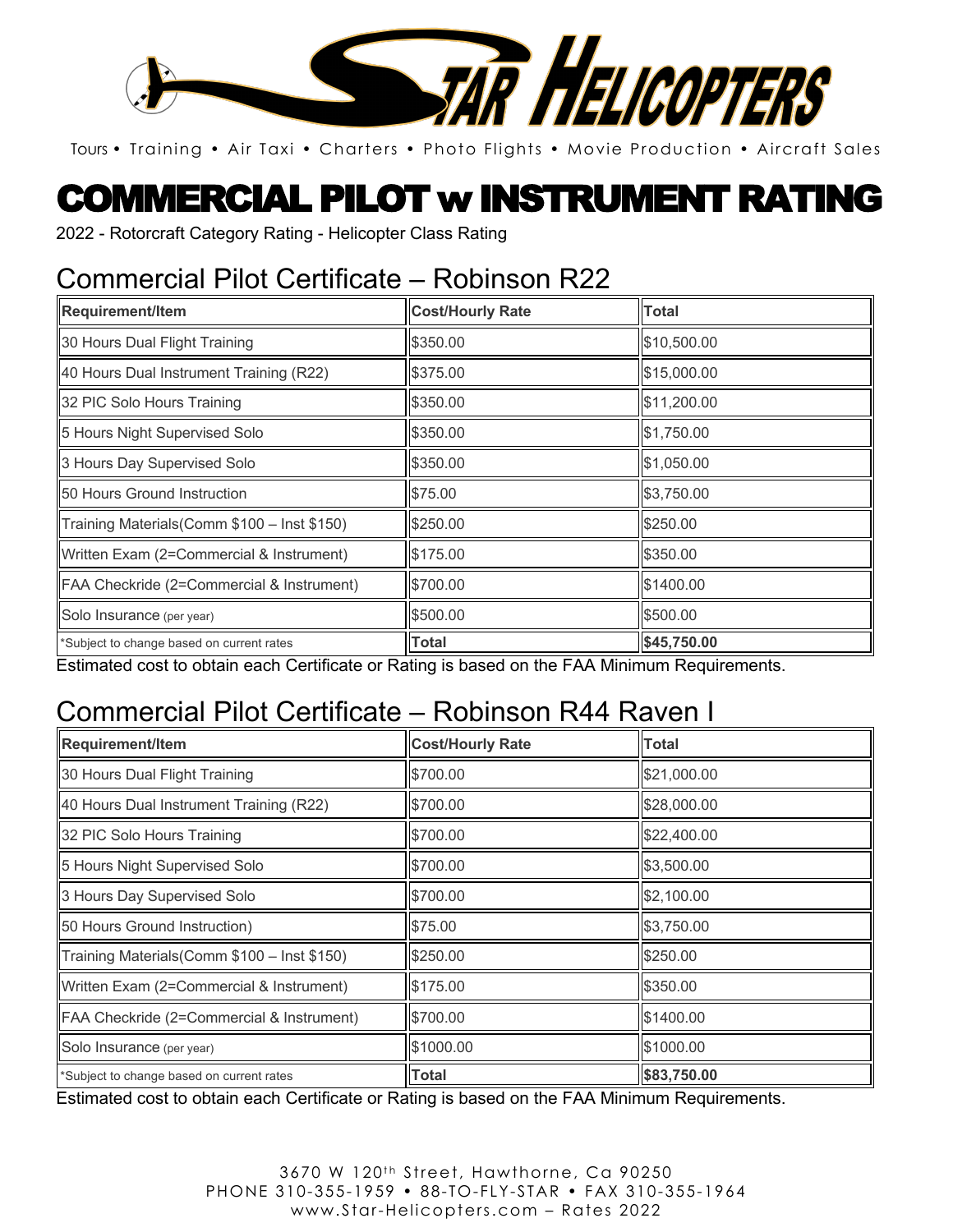

# INSTRUMENT RATING

2022 - Rotorcraft Category Rating - Helicopter Class Rating

### Instrument Rating - Robinson R22

| Requirement/Item                                          | <b>Cost/Hourly Rate</b> | Total       |
|-----------------------------------------------------------|-------------------------|-------------|
| 48 Hours Dual Flight Training (40 Simulated, 8 Non-Instr) | \$350.00                | \$18,000.00 |
| 130 Hours Ground                                          | \$75.00                 | \$2,250.00  |
| Instrument Training Materials                             | \$150.00                | \$150.00    |
| <b>Written Exam</b>                                       | \$175.00                | \$175.00    |
| <b>FAA Checkride</b>                                      | \$700.00                | \$700.00    |
| *Subject to change based on current rates                 | <b>Total</b>            | \$21,275.00 |

Estimated cost to obtain each Certificate or Rating is based on the FAA Minimum Requirements.

### Instrument Rating - Robinson R44 Raven I

| Requirement/Item                                          | <b>Cost/Hourly Rate</b> | <b>Total</b> |
|-----------------------------------------------------------|-------------------------|--------------|
| 48 Hours Dual Flight Training (40 Simulated, 8 Non-Instr) | \$700.00                | \$33,600.00  |
| <b>130 Hours Ground</b>                                   | \$75.00                 | \$2,250.00   |
| <b>Instrument Training Materials</b>                      | \$150.00                | \$150.00     |
| <b>Written Exam</b>                                       | \$175.00                | \$175.00     |
| <b>IFAA Checkride</b>                                     | \$700.00                | \$700.00     |
| *Subject to change based on current rates                 | <b>Total</b>            | \$38,875.00  |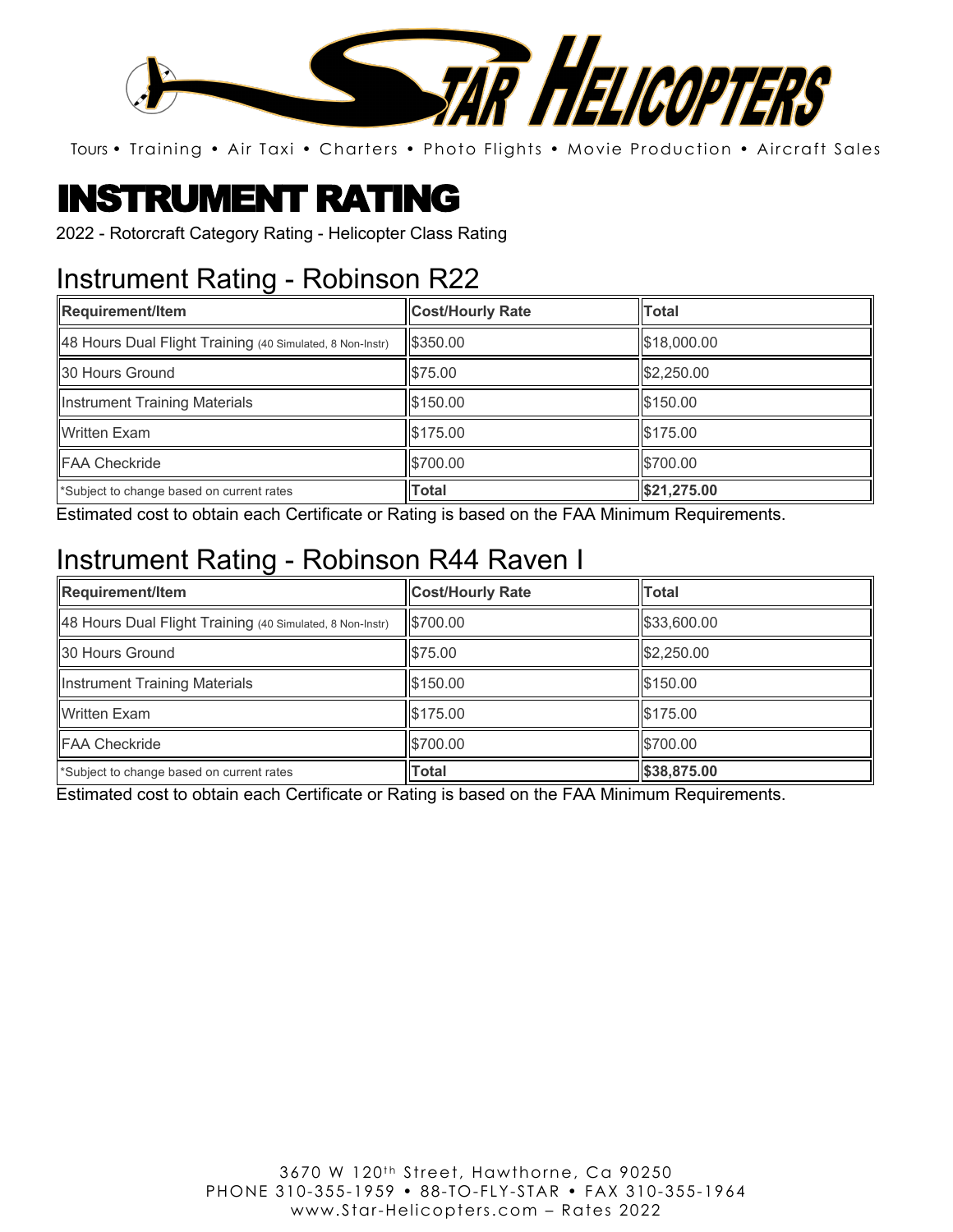

# (CFI) CERTIFIED FLIGHT INSTRUCTOR

2022 - Rotorcraft Category Rating - Helicopter Class Rating

### Certified Flight Instructor – Robinson R22

Includes Robinson R22 Instructor Endorsement

FAA - SFAR 73 Requires 200 hours in helicopters and 50 hours in Robinson Helicopters to instruct in Robinson Helicopters

| Requirement/Item                          | <b>Cost/Hourly Rate</b> | <b>Total</b> |
|-------------------------------------------|-------------------------|--------------|
| 20 Hours Dual Flight Training             | \$350.00                | \$7,000.00   |
| 20 Hours Ground Training                  | \$75.00                 | \$1,500.00   |
| <b>CFI Training Materials</b>             | \$150.00                | \$150.00     |
| $\vert$ 2 Written Exams (CFI & FOI)       | \$175.00                | \$350.00     |
| <b>FAA Checkride</b>                      | \$1,000.00              | \$1.000.00   |
| *Subject to change based on current rates | <b>Total</b>            | \$10,000.00  |

Estimated cost to obtain each Certificate or Rating is based on the FAA Minimum Requirements.

### Certified Flight Instructor – Robinson R44 Raven I

#### Includes Robinson R44 Instructor Endorsement

FAA - SFAR 73 Requires 200 hours in helicopters and 50 hours in Robinson Helicopters to instruct in Robinson Helicopters

| Requirement/Item                          | <b>Cost/Hourly Rate</b> | <b>Total</b>    |
|-------------------------------------------|-------------------------|-----------------|
| 20 Hours Dual Flight Training             | \$700.00                | \$14,000.00     |
| 20 Hours Ground Training                  | \$75.00                 | \$1,500.00      |
| <b>CFI Training Materials</b>             | \$150.00                | \$150.00        |
| 2 Written Exams (CFI & FOI)               | \$175.00                | <b>IS350.00</b> |
| <b>FAA Checkride</b>                      | \$1,000.00              | \$1,000.00      |
| *Subject to change based on current rates | Total                   | \$17,000.00     |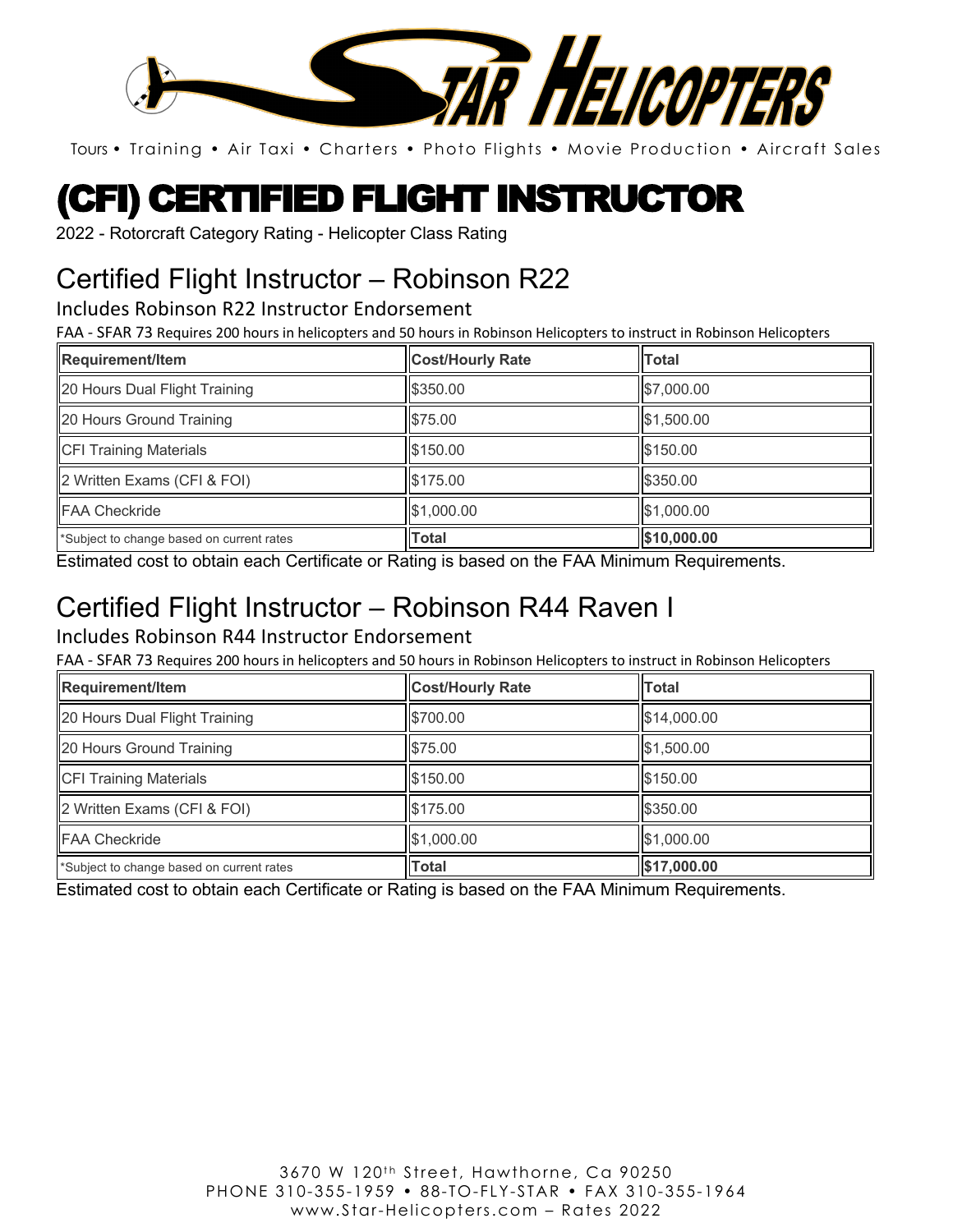

### (CFII) CERTIFIED FLIGHT INSTRUCTOR INSTRUMENT

2022 - Rotorcraft Category Rating - Helicopter Class Rating

### Certified Flight Instructor Instrument (CFII) – Robinson R22

| <b>Requirement/Item</b>                   | <b>Cost/Hourly Rate</b> | <b>Total</b> |
|-------------------------------------------|-------------------------|--------------|
| 5 Hours Dual Flight Training              | \$375.00                | \$1,875.00   |
| 15 Hours Ground                           | \$75.00                 | \$1,125.00   |
| 1 Written Exams                           | \$175.00                | \$175.00     |
| FAA Checkride                             | \$700.00                | \$700.00     |
| *Subject to change based on current rates | <b>Total</b>            | \$3,875.00   |

Estimated cost to obtain each Certificate or Rating is based on the FAA Minimum Requirements.

#### Certified Flight Instructor Instrument (CFII) - Robinson R44 Raven I

| Requirement/Item                          | <b>Cost/Hourly Rate</b> | Total      |
|-------------------------------------------|-------------------------|------------|
| 5 Hours Dual Flight Training              | \$700.00                | \$3,500.00 |
| <b>15 Hours Ground</b>                    | \$75.00                 | \$1,125.00 |
| 1 Written Exams                           | \$175.00                | \$175.00   |
| <b>FAA Checkride</b>                      | \$700.00                | \$700.00   |
| *Subject to change based on current rates | <b>Total</b>            | \$5,500.00 |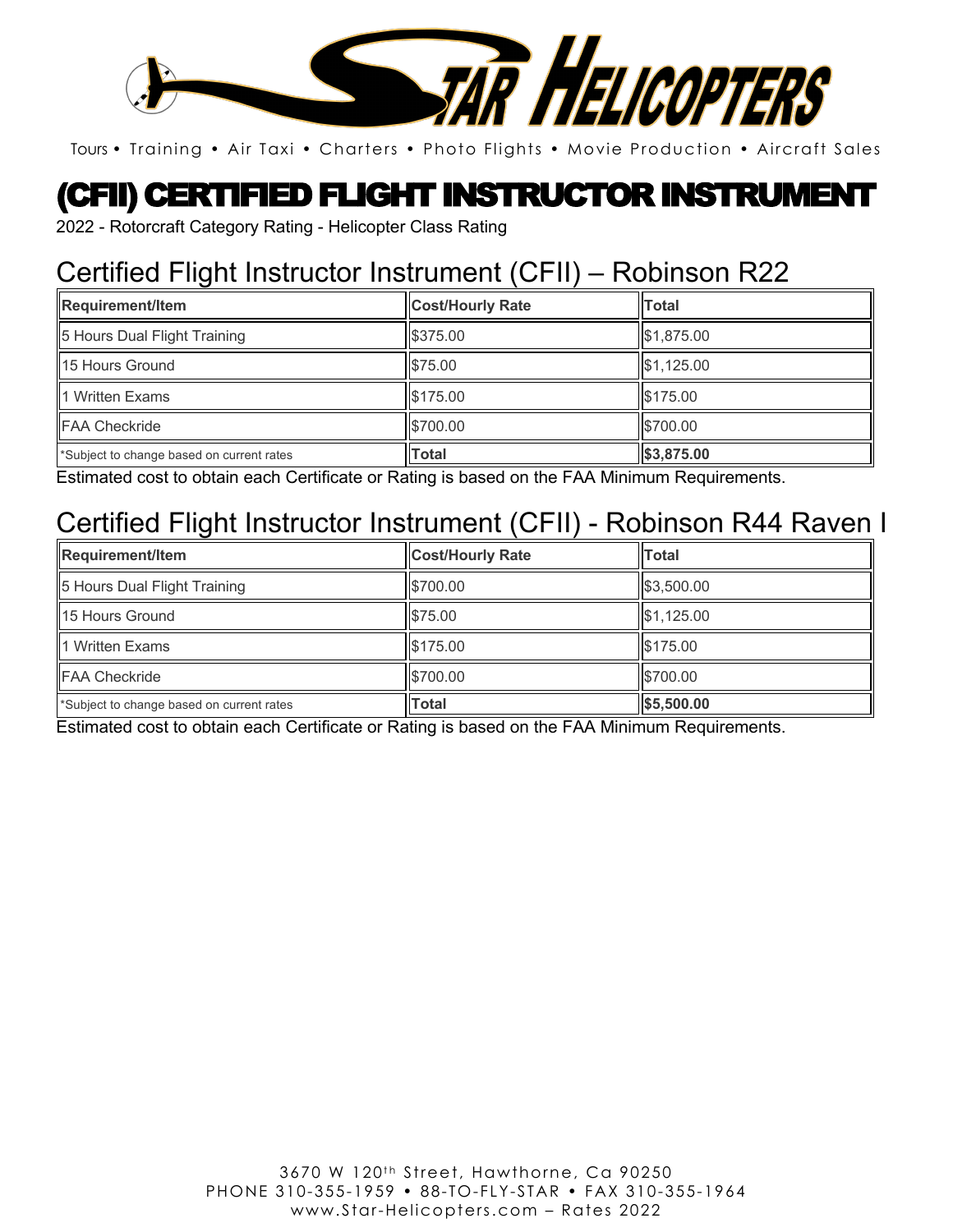

## PROFESSIONAL PILOT PROGRAM – R22

2022 - Rotorcraft Category Rating - Helicopter Class Rating

### Professional Pilot Program - Robinson R22 (Part 141)

FAA - SFAR 73 Requires 200 hours in helicopters and 50 hours in Robinson Helicopters to instruct in Robinson Helicopters. You will need an additional 30 Hours of flight time before you can instruct in the Robinson R22

| Requirement/Item                                       | <b>Flight Hours</b> | <b>Total</b> |
|--------------------------------------------------------|---------------------|--------------|
| <b>Private Pilot</b>                                   | 35                  | \$11,675.00  |
| Commercial Pilot                                       | 110                 | \$41,625.00  |
| <b>CFI</b>                                             | <b>20</b>           | \$10,000.00  |
|                                                        | Total (170hrs)      | \$67,300.00  |
| 30 Hours @ \$250 R22 Solo - Additional Flight Time  30 |                     | \$10,500.00  |
| *Subject to change based on current rates              | Total (200hrs)      | \$77,800.00  |

Estimated cost to obtain each Certificate or Rating is based on the FAA Minimum Requirements.

### Professional Pilot Program - With Instrument Rating - Robinson R22

FAA - SFAR 73 Requires 200 hours in helicopters and 50 hours in Robinson Helicopters to instruct in Robinson Helicopters. You will need an additional 30 Hours of flight time before you can instruct in the Robinson R22

| <b>Requirement/Item</b>                               | <b>Flight Hours</b> | <b>Total</b> |
|-------------------------------------------------------|---------------------|--------------|
| <b>Private Pilot</b>                                  | 35                  | \$28,425.00  |
| Commercial Pilot with Instrument Rating               | 110                 | \$45,750.00  |
| <b>CFI</b>                                            | <b>20</b>           | \$10,000.00  |
| <b>CFII</b>                                           | 110                 | \$3,875.00   |
|                                                       | Total (180hrs)      | \$65,600.00  |
| 20 Hours @ \$250 R22 Solo - Additional Flight Time 20 |                     | \$7,000.00   |
| *Subject to change based on current rates             | Total (200hrs)      | \$72,600.00  |